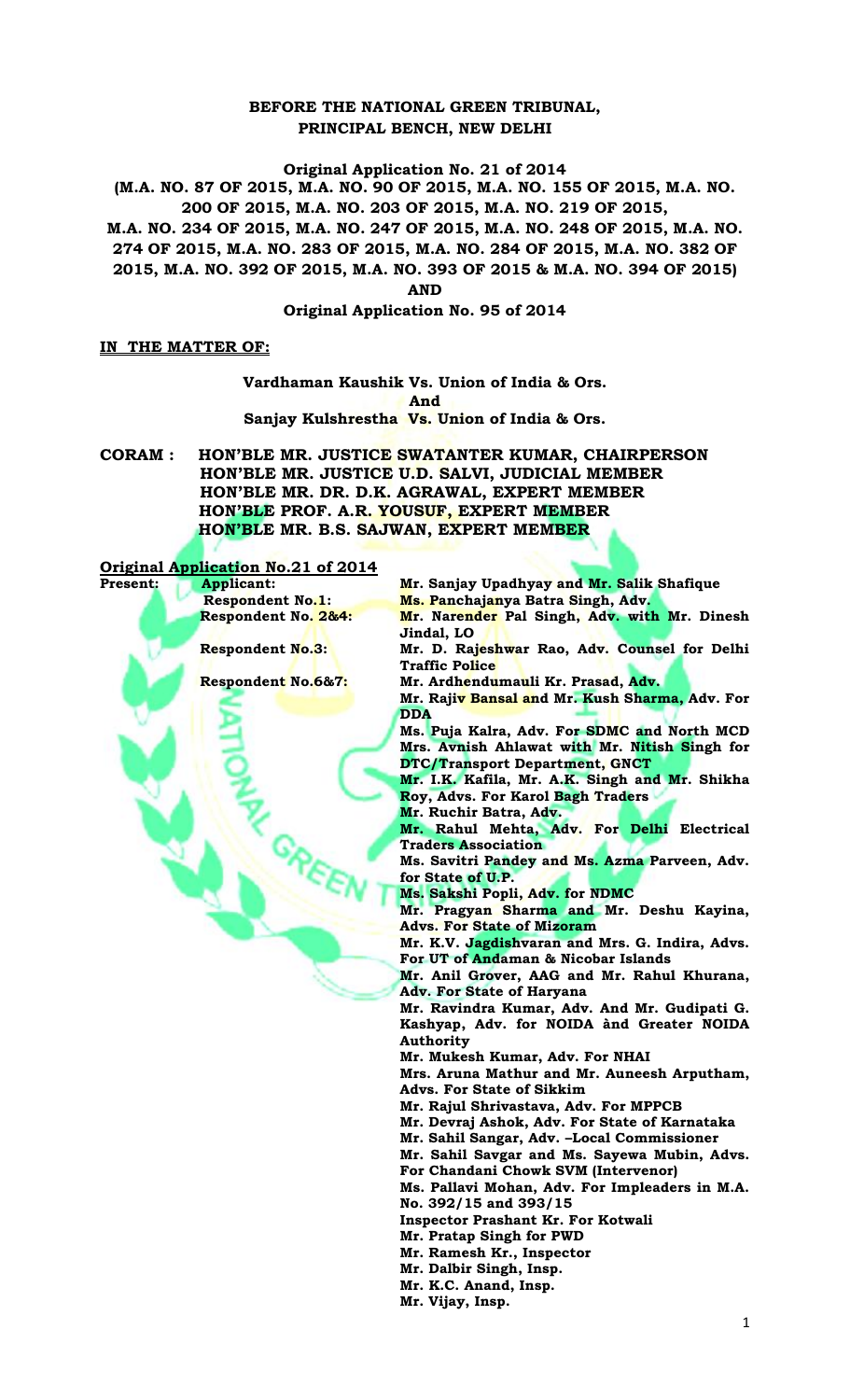**Mr. Ravinder Kr., ACP**

- **Mr. Surinder Kr., Insp.**
- **Mr. Vijay Pal Singh, Insp.**
- **Mr. Devshanker, ASP**

**Commissioners.**

**Mr. Manesh kumar, Insp.**

#### **Original Application No. 95 of 2014**

- **Present:** Applicant: Applicant: Appearance not marked Respondent No.1: Mr. Vikas Malhotra & Mr.
	- **Respondent No.1: Mr. Vikas Malhotra & Mr. M.P. Sahay, Advs. Respondent No.2-6: Mr. Ardhendumauli Kr. Prasad, Adv. Respondent No. 7 : Mr. Rahul Chaudhary, Adv. Respondent No. 29 : Mr. M. Yogesh Kanna and Mr. Jayant Patel, Advs. For State of Tamil Nadu Mr. Rahul Chaudhary and Ms. Pallavi Talware Advs. – Conservation ActionTrust. Mr. Devraj Ashok, Adv. For State of Karnataka Mr. Anil Grover, AAG with Mr. Rahul Khurana, Adv. For State of Haryana Mr. Amit Verma and Mr. Aditya N. Prasad, Local**

| <b>Date</b><br>and<br><b>Remarks</b> | <b>Orders of the Tribunal</b>                                         |
|--------------------------------------|-----------------------------------------------------------------------|
| Item Nos.                            | In the previous orders we had noticed high pollution                  |
| 04 to 05<br>April 28,                | of air in NCR Delhi. Needless to refer again to the various           |
| 2015                                 | orders of the Tribunal where unquestionably it was clear              |
| A                                    | from the records that ambient air quality of NCR of Delhi             |
|                                      | violates all prescribed norms and standards. The polluted             |
|                                      | air in NCR Delhi is injurious to human health particularly            |
|                                      | young children. It is in fact conceded on behalf of the               |
|                                      | Authorities present before us and the learned counsel                 |
|                                      | appearing for various parties that the ambient air quality            |
|                                      | is so very injurious particularly to the children under the           |
|                                      | age of 5 years and they are suffering from asthmatic                  |
|                                      | problems at this tender age. At the cost of the repetition,           |
|                                      | we may notice that there are three main sources of air                |
|                                      | pollution in the NCR of Delhi. They are dust, emissions               |
|                                      | resulting from burning and industrial pollution and finally           |
|                                      | the vehicular pollution.<br>In relation to the pollution by           |
|                                      | dust we have already issued detailed directions vide order            |
|                                      | dated 10 <sup>th</sup> April, 2015. Today we would take up the matter |
|                                      | in relation to pollution by burning of various materials              |
|                                      | and pollution caused by emissions from industries.                    |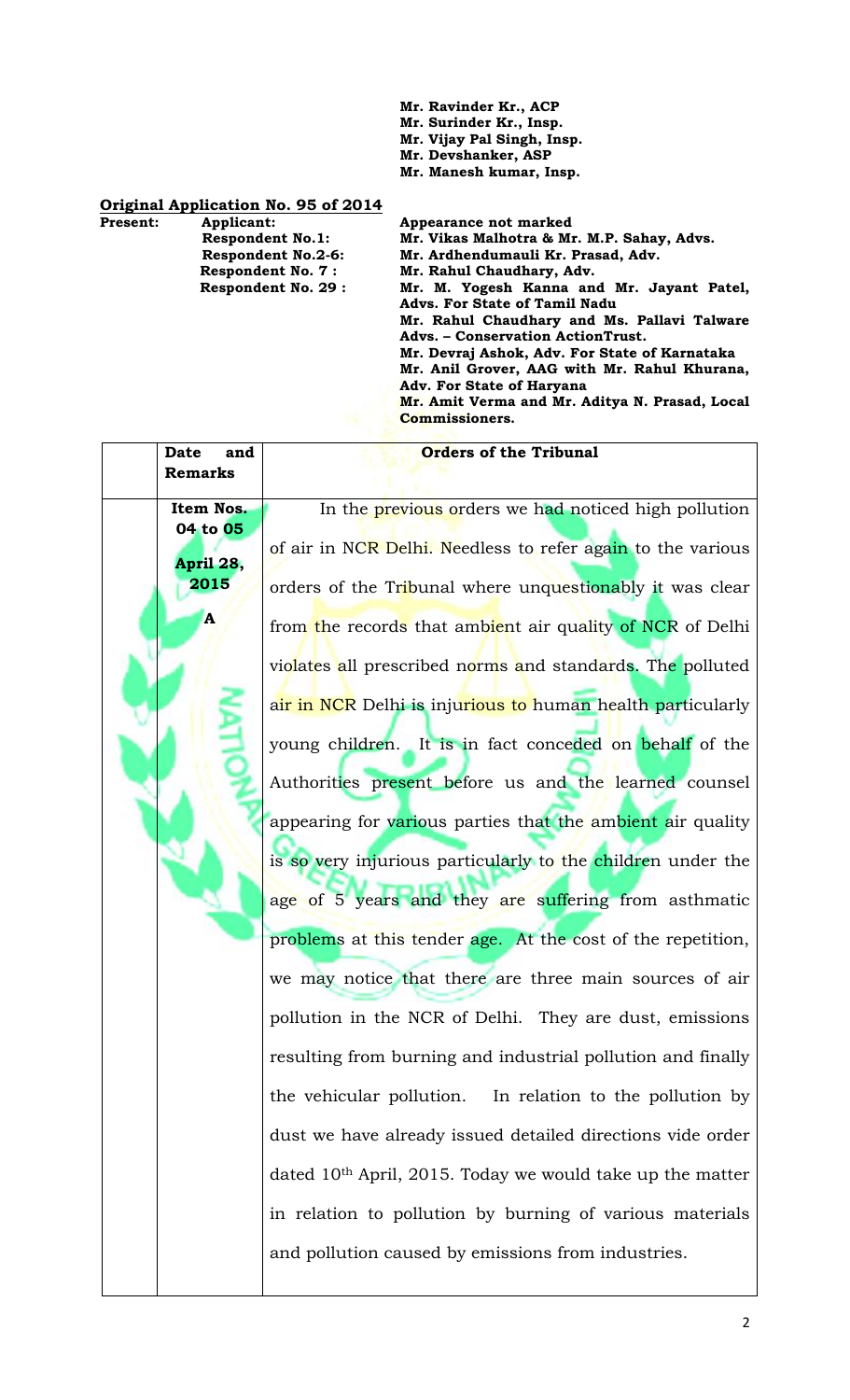It is on record before us that the garbage and other burning is not the only source of the air pollutant and it forms nearly 29.4 % of the air pollution with reference to PM<sub>10</sub>. Its contribution in terms of PM<sub>2.5</sub> is not placed before us, despite our earlier orders. Burning trash in the open area produces many pollutants including dioxins, particle pollution, polycyclic aromatic hydrocarbons, volatile organic compounds, carbon monoxide, hexachlorobenzene and ash and fumes released can be carcinogenic. These are dimensions of the serious environmental issues that we are concerned with. It is absolutely essential that directions are issued by the Tribunal for prevention and control of air pollution requiring the Authorities concerned to stop this menace forthwith. Viewed from any angle, the high interest would call for prohibitory orders and imposition of fine and heavy compensation on violators, who for their short gains avoid hard work required of them in discharge of their duties and allow the burning of garbage, leaves and allied materials thus exposing the public at large to such serious life threatening diseases. There is complete unanimity at the bar that stringent steps are required to be taken to prevent and control air pollution particularly resulting from burning of garbage and other allied materials. We hereby restrain any person from burning crop residues and trash. Thus, we issue the following directions:-

1. All the directions contained in our order dated 04th December, 2014 shall continue to be in force and the Authorities concerned would carry out the said directions in their true spirit and substance.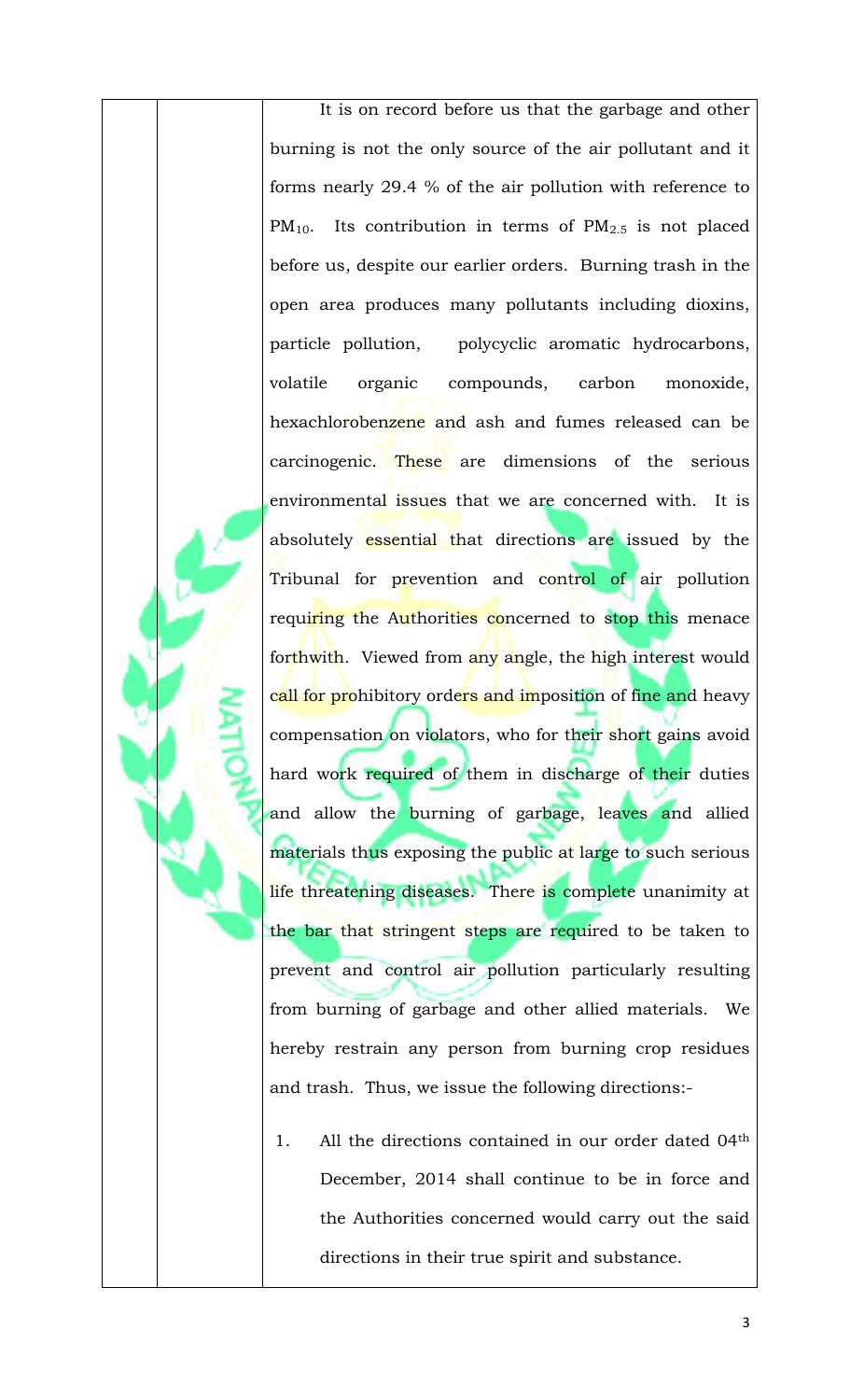2. There shall be complete prohibition of burning of any kind of garbage leaves, waste plastic, rubber, self-moulding compound and such other materials in the open. Any person affected or concerned would have a right to make a complaint in writing or otherwise to the SHOs of the concerned area, the office of the Corporation, Council or Local Authority under whose jurisdiction that area falls, DPCC or State Pollution Control Board, and to its Regional Branches and to the Head of the Department of the concerned Authority/Government. We hereby direct every public Authority, Corporation, State Governments of NCT of Delhi, Uttar Pradesh and Haryana to forthwith notify the telephone numbers, website addresses or any other electronic media and process to which the complainant can make a complaint to any or all of the Authorities as indicated hereinabove. The complaints preferably should be made to the Authorities concerned who have jurisdiction over the area in which the offending activities is being carried on has been carried on.

3. We are informed that DPCC has already provided a Facebook account of Delhi Pollution Control Committee and the Whatsapp No. 09717593474 to this effect. All the Corporations within two days from today would notify on their websites the Website address and Mobiles Number to which such complaint can be made/sent. Similar steps should be taken by the concerned states falling in NCR.

4. It is directed that immediately upon receipt of such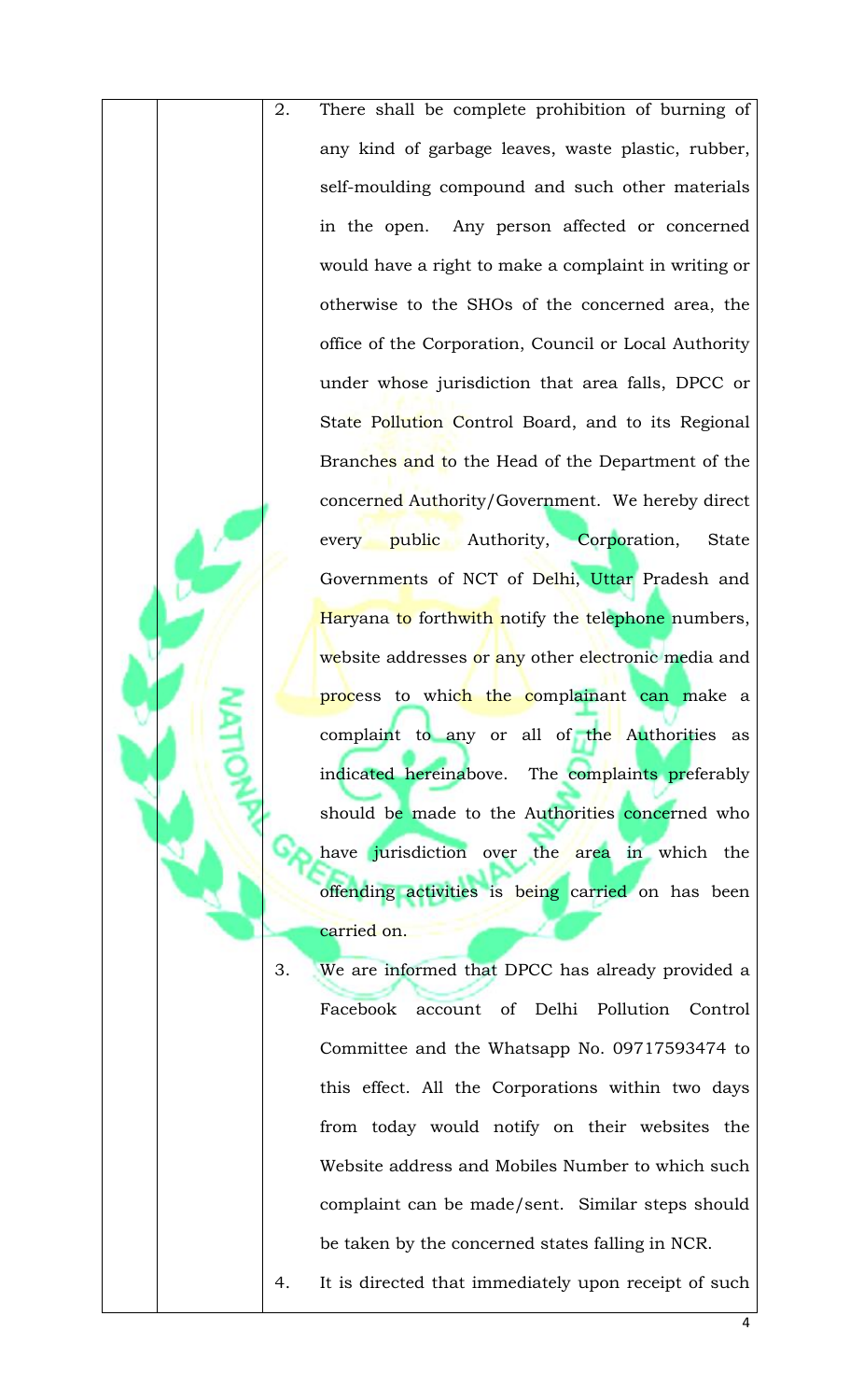complaint, the concerned Authority and/or Authorities through the designated Officers would proceed to take action in accordance with law.

- 5. We direct that for every incident of burning of any such above stated material, the person who is found actually burning such material and/or responsible for or abating such burning would be liable to pay compensation in terms of the Section 15 of the National Green Tribunal Act, 2010 for polluting the environment and would be liable to pay a sum Rs. 5000, to be paid instantaneously.
- 6. In the event such offender refuses to comply with the directions of the Authorised Officers, the Authorised Officers would be at liberty to serve a Notice upon him for appearing before the Tribunal and to show cause why the person burning, abating or responsible for such burning materials afore indicated, be not directed to pay compensation as may be determined by the Tribunal in accordance with law.
	- 7. We make it clear that the orders of the NGT are to be complied with as a decree/order of the Civil Court. Thus, all these Authorities and the Police are duty bound to carry out the directions/orders of the Tribunal in accordance with law. The money so collected, shall be maintained by the Corporation and/or any Authority as a separate fund to be utilised for improvement, restoration and restitution of the environmental degradation resulting from such activity or otherwise.

8. We make it clear that the payment of such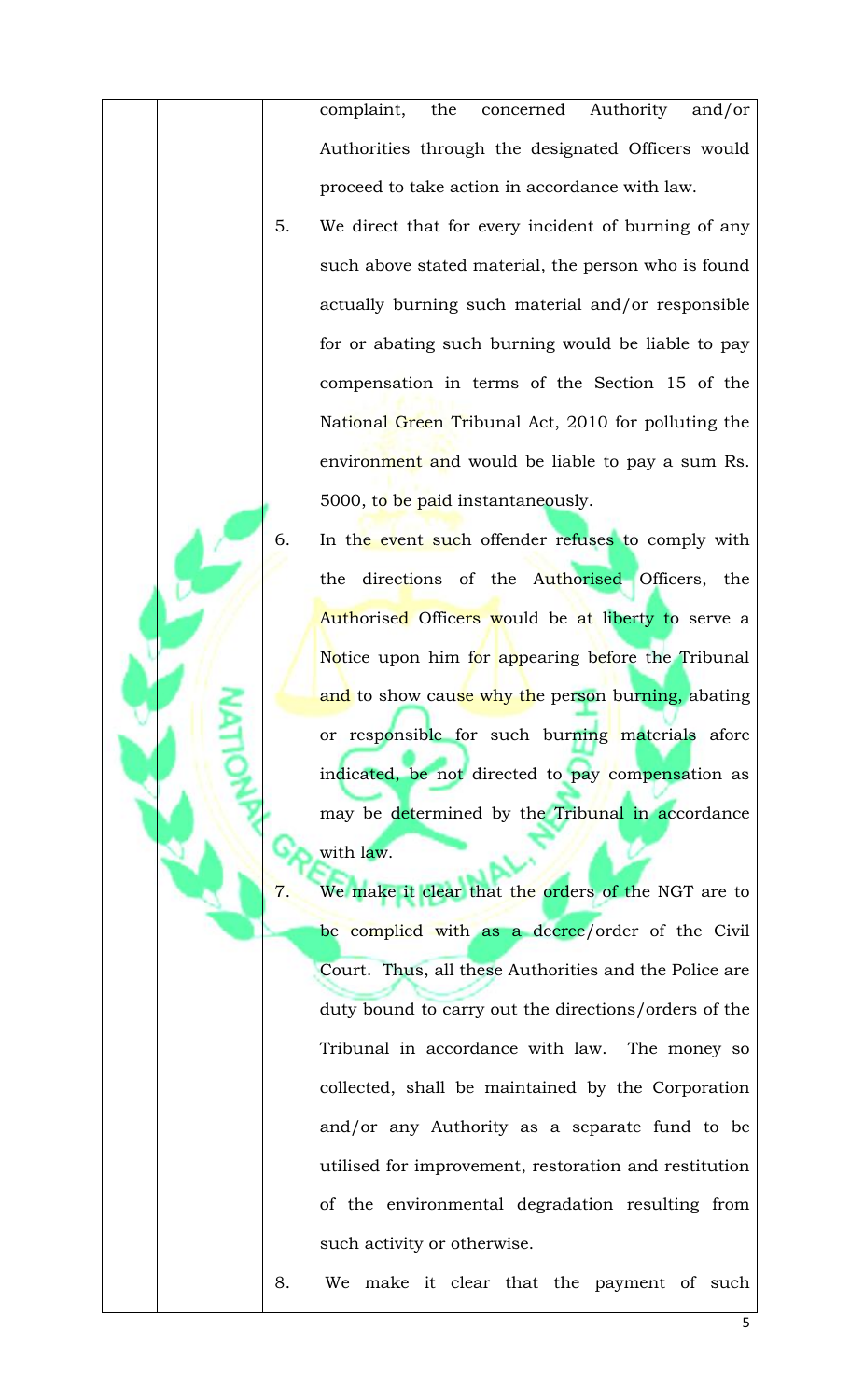compensation shall not absolve the offender of other liabilities that such person may incur under different laws in force including other provisions of the National Green Tribunal Act, 2010.

- 9. To ensure that there is no burning of leaves or horticulture residue, we direct all the Corporations, Authorities and the State Governments to ensure that there is proper composting pits area-wise prescribed within one week from today. The composting will be only at those sites and all the Corporations, Authorities and the State Governments shall be responsible to provide due space for collection and deposit of horticulture waste including leaves for composting purposes at these sites.
- 10. Each Officer under whose jurisdictions the area would fall, would be personally responsible and all the Officers. Officials working under him would be personally responsible for imposition of compensation and costs. If any activity is found to be carried out in any area of NCR of Delhi in violations to the Orders of the Tribunal and the law in force in that regard, the Deputy Commissioners, Director Horticulture, SHO concerned, Assistant Commissioners, Sanitary Officers of the area would be personally responsible. Similarly Officers from the State of Haryana and Uttar Pradesh would be personally responsible for compliance of these directions.
- 11. The composting sites should be provided nearer to the places where there is a large number of trees,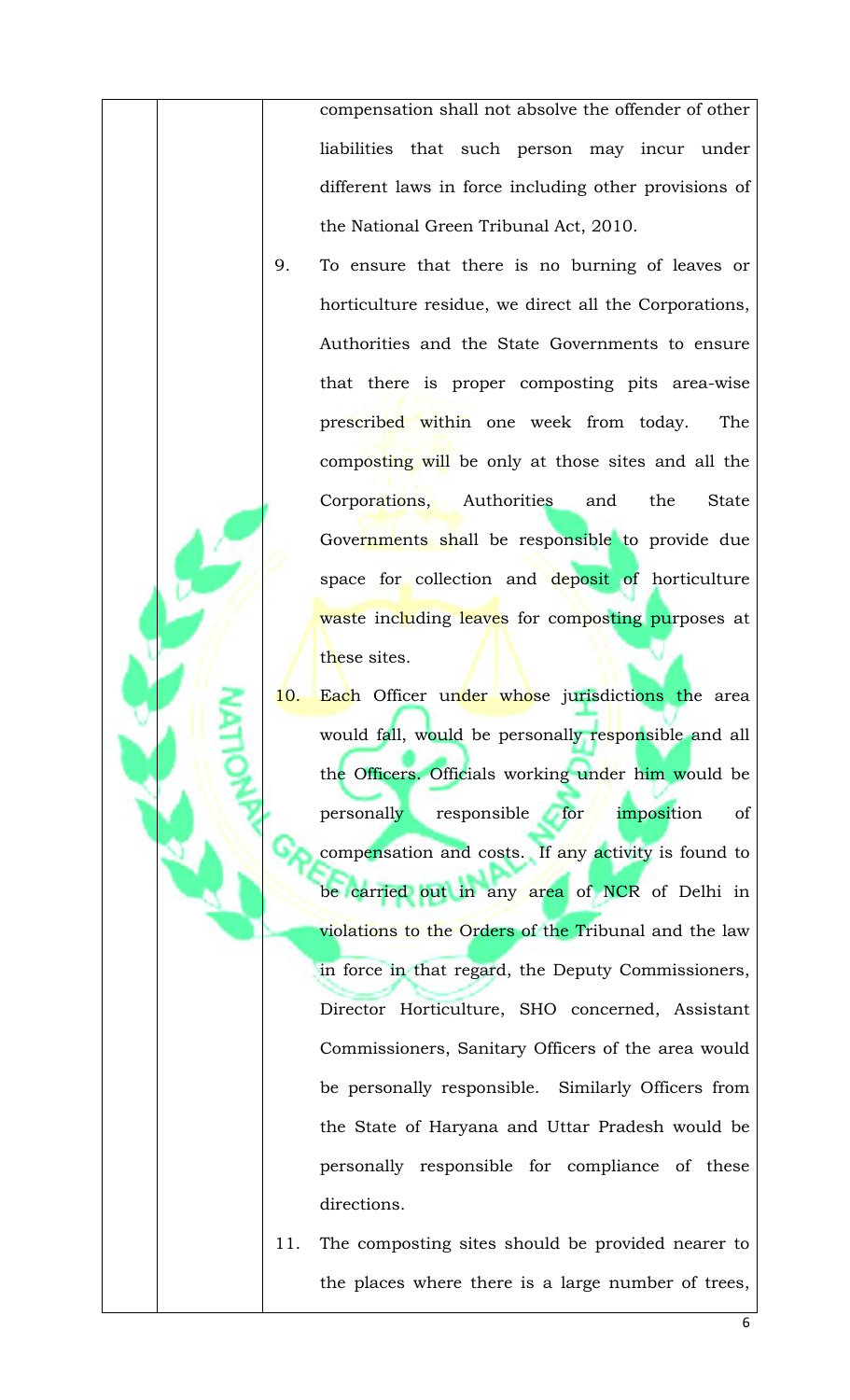gardens and the compost bits which also convert into self-manure should be used for horticulture purposes to ensure that the burden on the site does not increases beyond its capacity.

- 12. The decision in regard the land fill sites should be taken by the DDA and NCT of Delhi as expeditiously as possible in any case not later than three weeks from today. We may notice that Hon'ble Supreme Court of India in Writ Petition No. 888 of 1996 in the matter of Almitra H. Patel Vs. Union of India had directed the Authorities to identify such sites as back as on 15<sup>th</sup> February, 2015 unfortunately till date adequate number of sites have not been earmarked. Let this be done within the stipulated period under these directions and such sites be identified by the respective Corporations and Authorities if not done so far.
- 13. In relation to burning of plastic and allied produces, we issue specific directions to the concerned Police Officers and the Officers of the Corporations that no one would permit the burning of plastic and allied products in part of NCR of Delhi. If Authorities notice any burning of such materials they would not only ensure that such activity does not persist but even would be entitled to seize the entire material which is illegally and unauthorisedly stored held by a person is does not possess of a license or authorisation for dealing with such products in accordance with The Plastics Waste (Management and Handling) Rules, 2011. Upon seizure of such material, the Authorities would take a direction from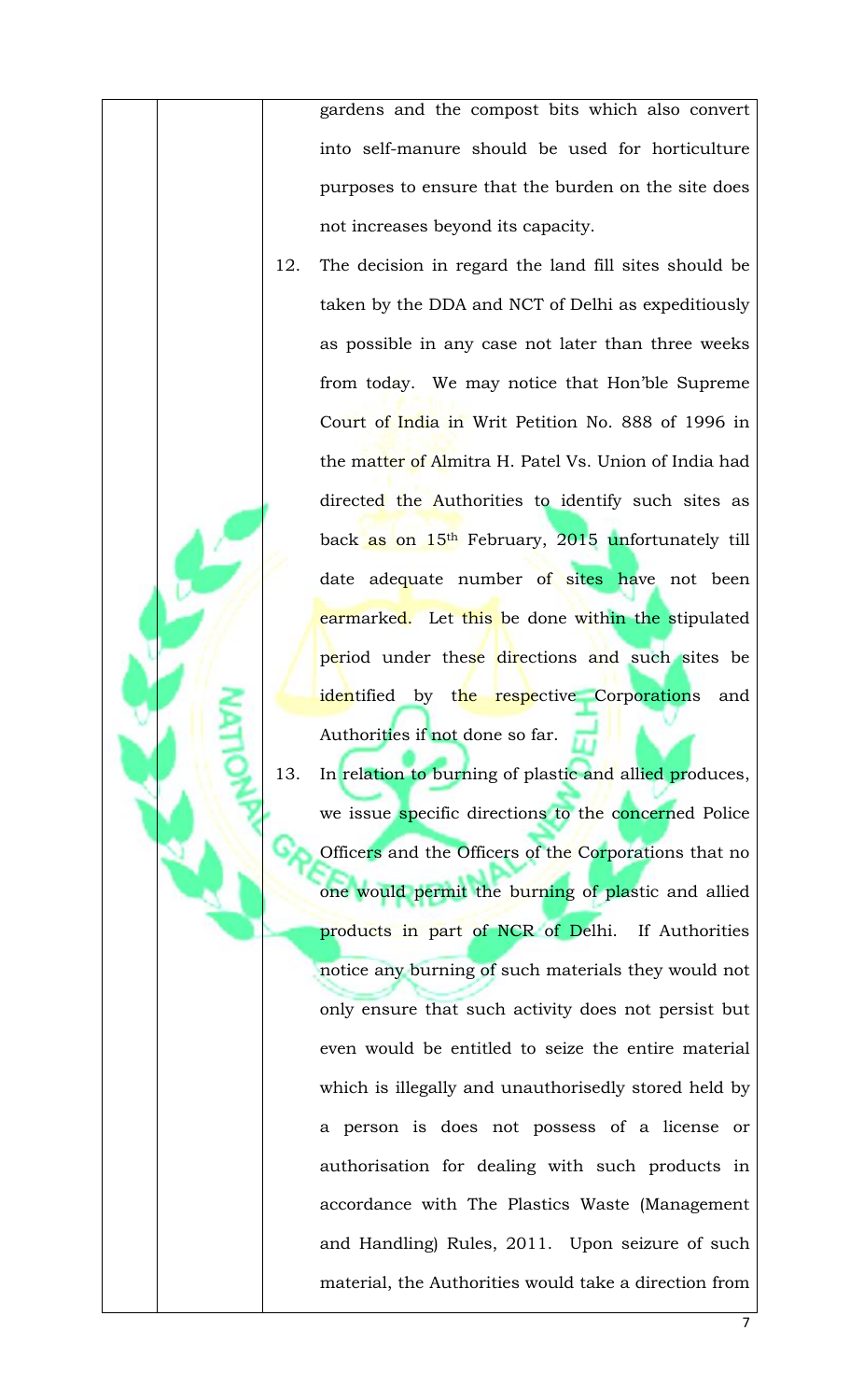the Tribunal and dispose of the same by giving it to the Authorised Dealer in accordance with directions issued.

- 14. The CPCB and DPCC would jointly conduct inspection of all the thermal power stations generating electricity using coal and gas as its fuel within two weeks from today. The ambient and stack air quality samples would be collected and the analysis reports be submitted to the Tribunal. This amongst others would include Badarpur, Indraprashtha, Rajghat, Dadri and Bawana plants. We make it clear at this juncture that all these power generating plants should improve their working and should be fully sufficient so as to cause no pollution. In the event of violation of prescribed standard, the Tribunal would be compelled to pass coercive orders in accordance with law.
- 15. The CPCB, DPCC and Uttar Pradesh and Haryana Pollution Control Boards shall ensure that brick kilns working and operating in NCR have consent of the Boards and are adhering to the prescribed norms for emissions.
- 16. In the event of any of the brick kilns found to be in violation of the environmental norms or is operating in violation to the conditions of the consent order, the Report shall be submitted to the Tribunal and notice upon such Units to show cause why they should not be directed to be closed forthwith for such violations. While conducting inspection of such brick kilns, it will also be reported as to what extent the fly ash is being used for the purposes of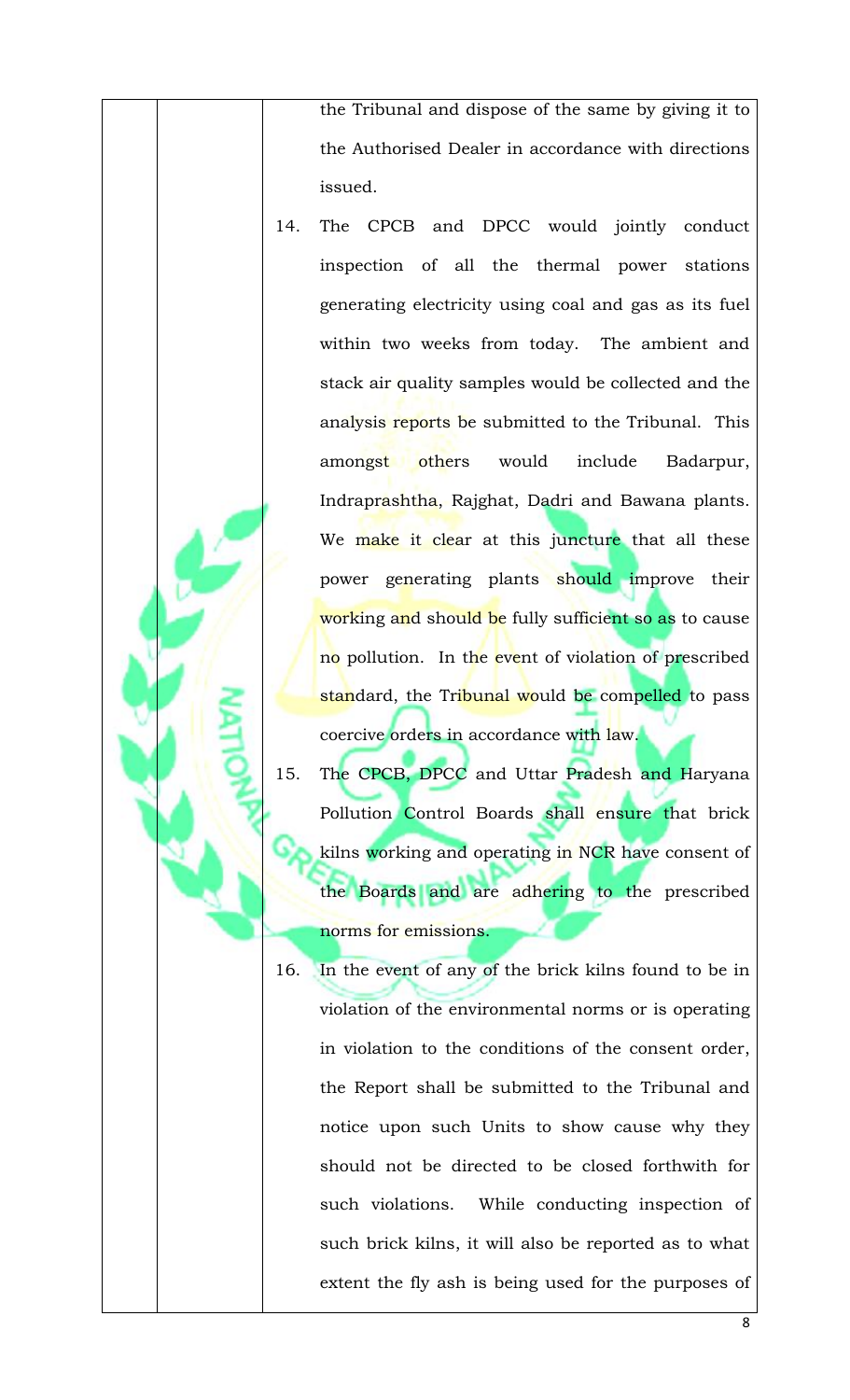manufacturing the bricks. If none, causes thereof. 17. We direct the Local Bodies, Corporations, Councils and the State Governments of NCT of Delhi, Uttar Pradesh and Haryana to immediately publicise and educate public at large, particularly the people living in unauthorised colonies, farmers and persons dealing with different kinds of waste, safai karamchari in regard to the ill effects of burning of the materials afore-recorded on the human health. Necessity for taking up remedial and corrective measures and also punitive consequences that may result from violation of these directions.

18. We direct the teams of the State Pollution Control Boards, DPCC and CPCB to examine the impact of industries or individual involved in pottery and ceramic industries in the NCR of Delhi and the remedial measures that are required to be taken.

19. We also direct to the DPCC, Pollution Control Boards to inform the Tribunal if they have taken steps for registration of the plastic recycling in accordance with law or not.

List these matters on 01<sup>st</sup> May, 2015 at the end of the Board.

> ..………………………………….,CP (Swatanter Kumar)

..………………………………….,JM (U.D. Salvi)

..………………………………….,EM (Dr. D.K. Agrawal)

.....................EM (Prof. A.R. Yousuf)